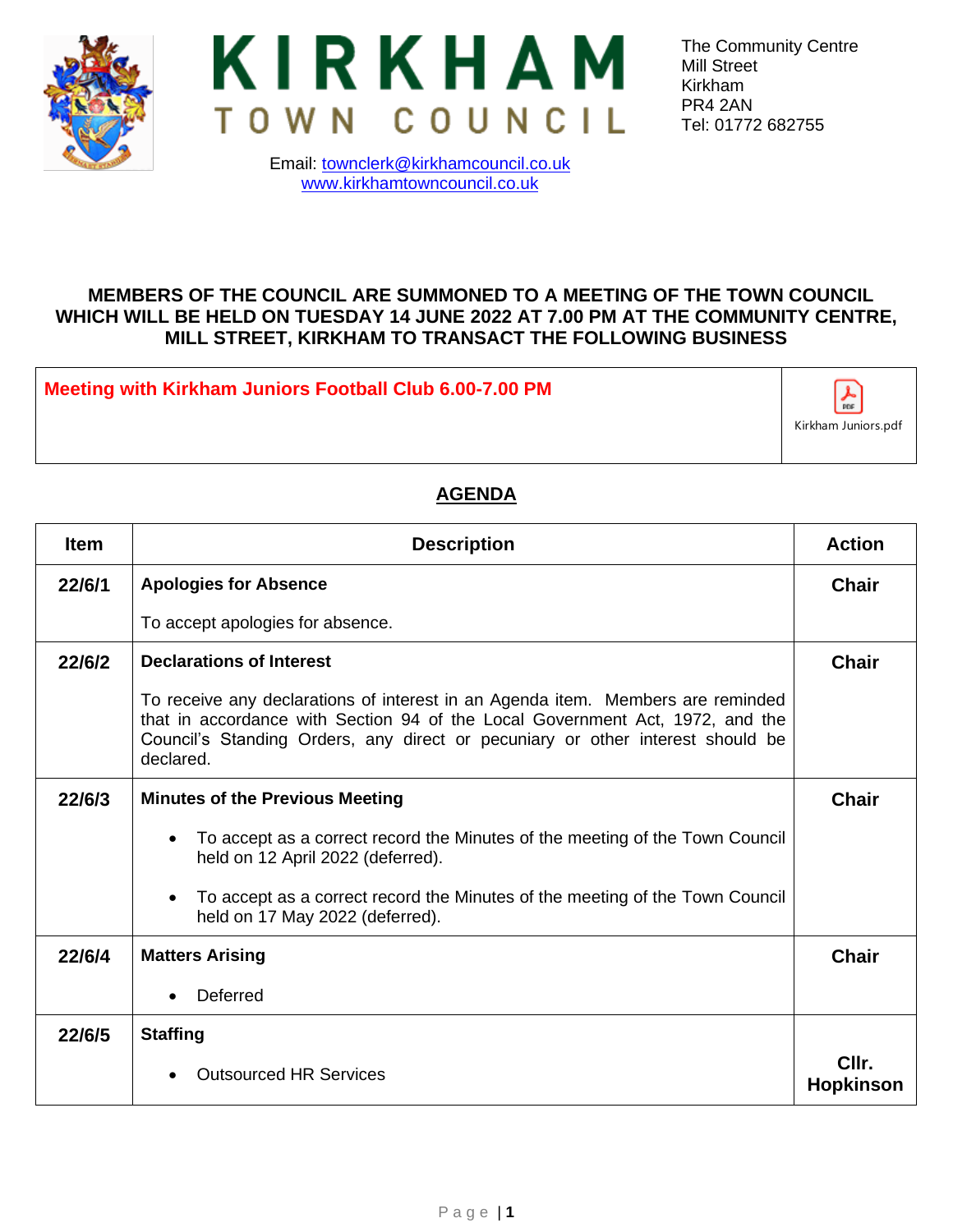



Email: [townclerk@kirkhamcouncil.co.uk](mailto:townclerk@kirkhamcouncil.co.uk) [www.kirkhamtowncouncil.co.uk](http://www.kirkhamtowncouncil.co.uk/)

The Community Centre Mill Street Kirkham PR4 2AN Tel: 01772 682755

| <b>Item</b> | <b>Description</b>                                       |                      |                                                       | <b>Action</b>                                                                                                              |  |
|-------------|----------------------------------------------------------|----------------------|-------------------------------------------------------|----------------------------------------------------------------------------------------------------------------------------|--|
| 22/6/6      | <b>LPAOS</b>                                             |                      |                                                       |                                                                                                                            |  |
|             | New alarm system and lock change at the Community Centre |                      |                                                       |                                                                                                                            |  |
|             | <b>Tree Policy</b>                                       |                      |                                                       |                                                                                                                            |  |
| 22/6/7      | <b>Planning</b>                                          |                      |                                                       |                                                                                                                            |  |
|             | <b>Planning</b><br>Applications                          |                      |                                                       |                                                                                                                            |  |
|             | <b>Application</b><br>No.                                | <b>Date</b>          | <b>Location</b>                                       | <b>Proposal</b>                                                                                                            |  |
|             | 22/0384                                                  | 11 May 2022          | Kirkham Grammar School                                | Temporary Installation of 2 Storey Classroom Block (until 31 December<br>2027)                                             |  |
|             | 22/0353                                                  | 17 May 2022          | 1 Whinfield Terrace,<br><b>Blackpool Road PR4 2RE</b> | Change of use of land from commercial to residential and construction of<br>detached double garage                         |  |
|             | 22/0340                                                  | 27 May 2022          | 36A Poulton Street PR4 1AH                            | Change of use of land and creation of an outdoor bar facility                                                              |  |
|             | 22/0364                                                  | 9 May 2022           | 66 Poulton Street, Kirkham                            | Replacement of ground floor rounded timber shopfront with timber front                                                     |  |
|             | 22/0373                                                  | 9 May 2022           | Kingfisher Tavern, St.<br>George's Park, Kirkham      | Retrospective application for extension to existing external seating area to<br>public house and amend parking arrangement |  |
|             | 22/0398                                                  | 31 May 2022          | Unit 5, Kirkham Trading Park                          | Change of use from a joinery manufacture workshop to a warehouse                                                           |  |
|             | <b>Decisions</b>                                         |                      |                                                       |                                                                                                                            |  |
|             | <b>Application</b><br>No.                                | <b>Date</b>          | <b>Location</b>                                       | <b>Proposal</b>                                                                                                            |  |
|             | 22/0273                                                  | 30 May 2022          | Upper Floors, 82 Poulton<br><b>Street</b>             | Change of use and alteration of building                                                                                   |  |
|             | 22/0169                                                  | 19 May 2022          | The Manse Nursing Home                                | Three storey extension to form a 23-bedroom annex                                                                          |  |
|             | 22/0145                                                  | 4 May 2022           | 44 Dowbridge, Kirkham                                 | Application to discharge Condition 4 (Archaeology) of planning permission<br>21/0530                                       |  |
|             | 21/0648                                                  | <b>19 April 2022</b> | 9 Manor Drive, Kirkham                                | Single storey front, side and rear extensions and front garden curtilage to<br>provide one off street parking space        |  |
|             |                                                          |                      |                                                       |                                                                                                                            |  |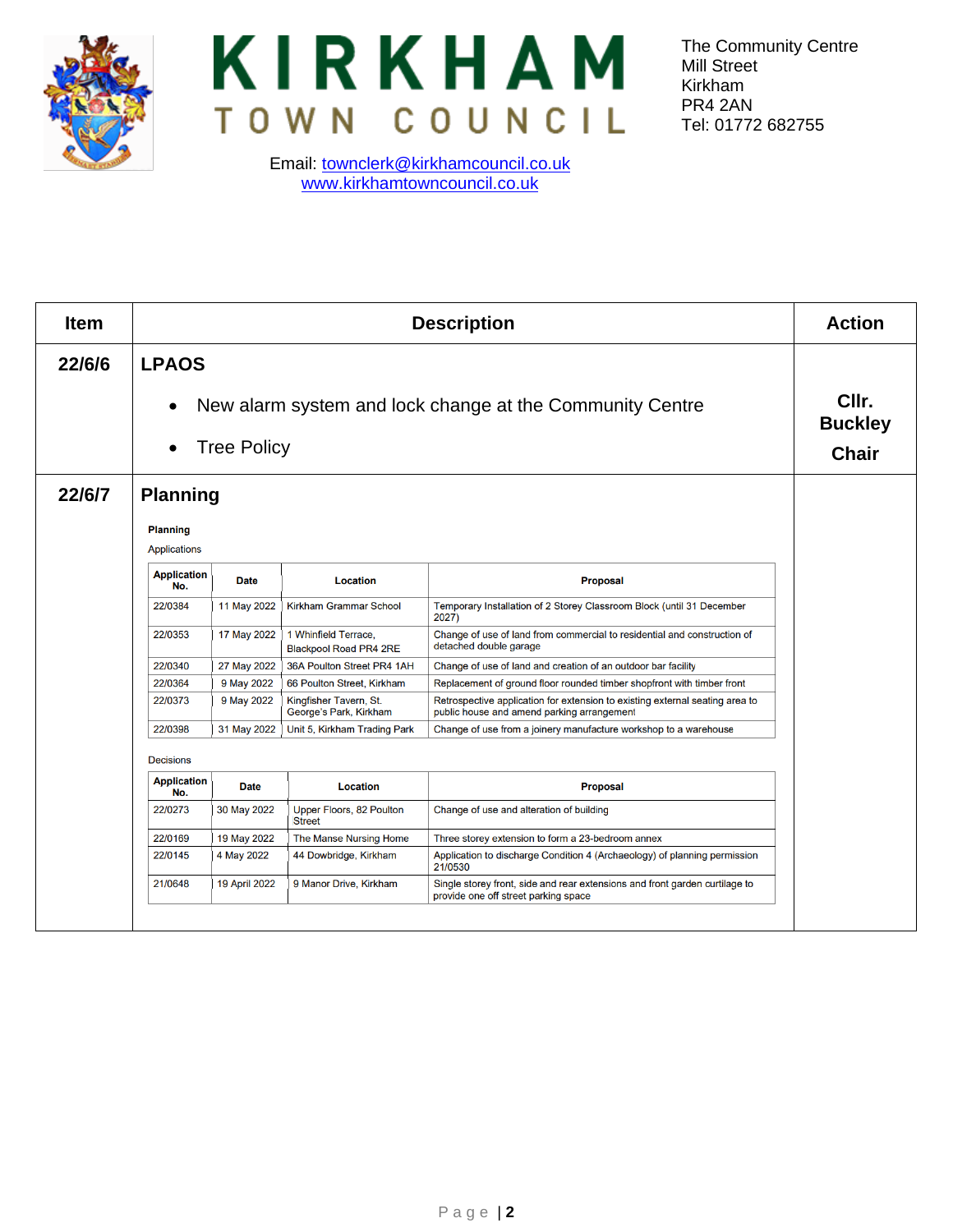



Email: [townclerk@kirkhamcouncil.co.uk](mailto:townclerk@kirkhamcouncil.co.uk) [www.kirkhamtowncouncil.co.uk](http://www.kirkhamtowncouncil.co.uk/)

The Community Centre Mill Street Kirkham PR4 2AN Tel: 01772 682755

| <b>Item</b> | <b>Description</b>                                                                                                                                                                                                                                                                                                                                                                                                                                                                                                                                                                                                                                                                                                                                                                                                                                           | <b>Action</b>     |  |  |  |  |
|-------------|--------------------------------------------------------------------------------------------------------------------------------------------------------------------------------------------------------------------------------------------------------------------------------------------------------------------------------------------------------------------------------------------------------------------------------------------------------------------------------------------------------------------------------------------------------------------------------------------------------------------------------------------------------------------------------------------------------------------------------------------------------------------------------------------------------------------------------------------------------------|-------------------|--|--|--|--|
| 22/6/8      | <b>Finances</b>                                                                                                                                                                                                                                                                                                                                                                                                                                                                                                                                                                                                                                                                                                                                                                                                                                              | <b>Town Clerk</b> |  |  |  |  |
|             | <b>Invoices for Authorisation</b>                                                                                                                                                                                                                                                                                                                                                                                                                                                                                                                                                                                                                                                                                                                                                                                                                            |                   |  |  |  |  |
|             | Payments for Authorisation: 14/06/22                                                                                                                                                                                                                                                                                                                                                                                                                                                                                                                                                                                                                                                                                                                                                                                                                         |                   |  |  |  |  |
|             | <b>Details</b><br>Invoice Date Invoice Number Payee<br>Due Date<br>Amount                                                                                                                                                                                                                                                                                                                                                                                                                                                                                                                                                                                                                                                                                                                                                                                    |                   |  |  |  |  |
|             | Cleaning CC/WSHP 5th-26th May 22 £<br>24/05/2022 28<br>Love to Clean<br>450.00 24/05/2022<br>05/05/2022 318520<br>Knight Air Products Cleaning Products<br>£<br>42.78 04/06/2022<br>Knight Air Products Cleaning Products<br>£<br>87.90 22/06/2022<br>23/05/2022 318803<br>31/05/2022 Inv-0000013792 Churchill<br>£<br>Callout 11/05/22<br>44.76 14/06/2022<br>31/05/2022 Inv-0000013793 Churchill<br>Callout 12/05/22<br>f<br>44.76 14/06/2022<br>Refund for booking<br>f<br>07/06/2022 22180<br>Bilal Mahmood<br>218.12 14/06/2022<br>24/05/2022 8<br>£<br>955.71 23/06/2022<br>DCB Computing<br>Laptop<br>01/06/2022 233184<br>Black Box<br>Alarm Installation<br>£ 1,068.00 01/07/2022 *<br>* New bank details for payment<br>£ 2,912.03<br>Credit Notes: For Information only<br>Credit Number Supplier<br><b>Details</b><br>Date<br>Due Date<br>Amount |                   |  |  |  |  |
|             | Knight Air Products Return of Cleaning Products<br>£<br>17.40 05/05/2022<br>05/05/2022 318521                                                                                                                                                                                                                                                                                                                                                                                                                                                                                                                                                                                                                                                                                                                                                                |                   |  |  |  |  |
| 22/6/09     | <b>Bookings</b><br><b>Wrestling Event (Community Centre)</b><br>$\bullet$                                                                                                                                                                                                                                                                                                                                                                                                                                                                                                                                                                                                                                                                                                                                                                                    |                   |  |  |  |  |
|             | <b>Kirkham Companions</b><br>$\bullet$                                                                                                                                                                                                                                                                                                                                                                                                                                                                                                                                                                                                                                                                                                                                                                                                                       |                   |  |  |  |  |
|             | <b>Slimming World (Community Centre)</b><br>$\bullet$                                                                                                                                                                                                                                                                                                                                                                                                                                                                                                                                                                                                                                                                                                                                                                                                        |                   |  |  |  |  |
| 22/6/10     | <b>Lancashire Environmental Fund</b>                                                                                                                                                                                                                                                                                                                                                                                                                                                                                                                                                                                                                                                                                                                                                                                                                         |                   |  |  |  |  |
| 22/6/11     | Utility Contracts - Facilities Administrator Action                                                                                                                                                                                                                                                                                                                                                                                                                                                                                                                                                                                                                                                                                                                                                                                                          |                   |  |  |  |  |